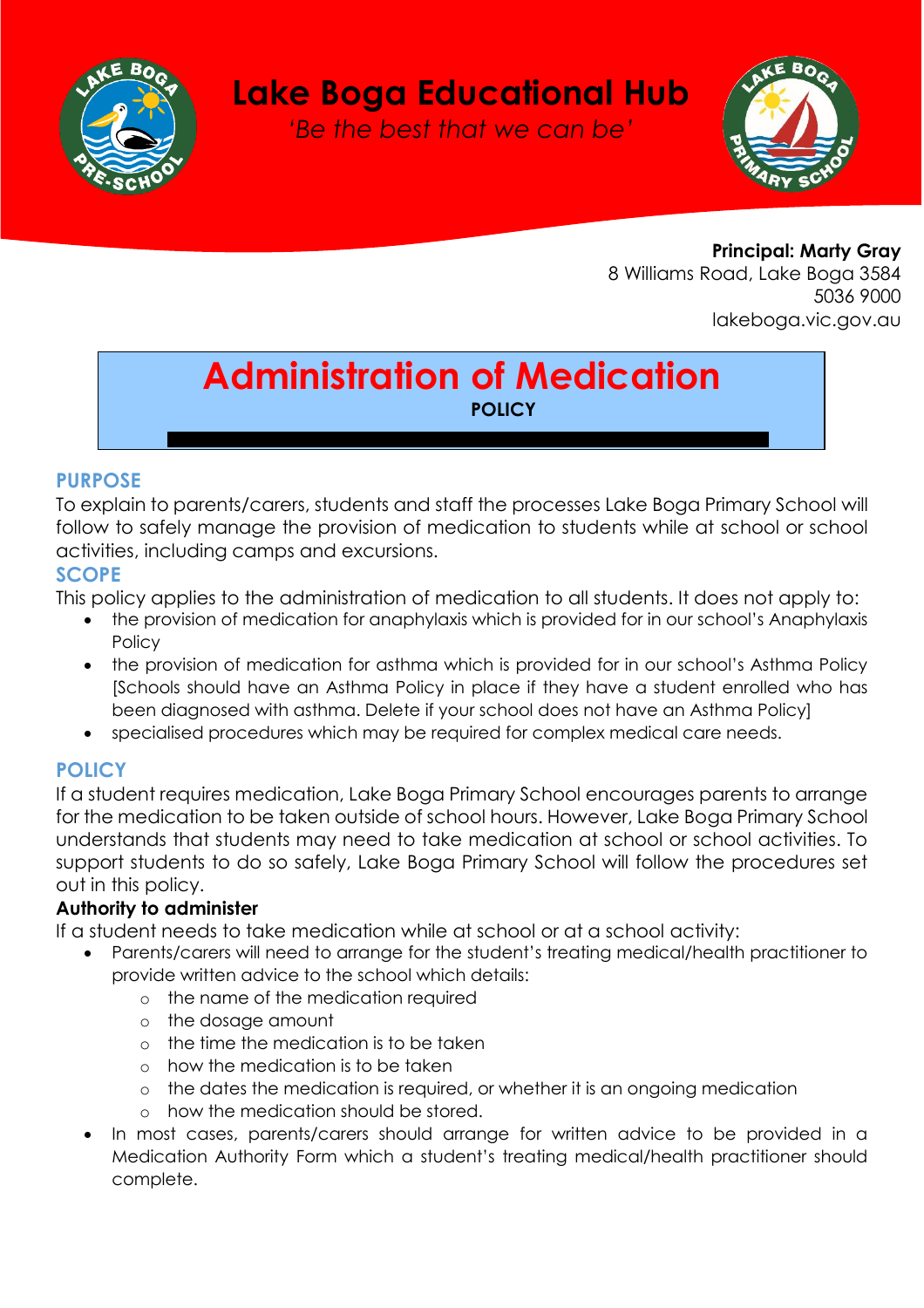- If advice cannot be provided by a student's medical/health practitioner, the principal (or their nominee) may agree that written authority can be provided by, or the Medication Authority Form can be completed by a student's parents/carers.
- The principal may need to consult with parents/carers to clarify written advice and consider student's individual preferences regarding medication administration (which may also be provided for in a student's Student Health Support Plan).

Parents/carers can contact administration staff for a Medication Authority Form.

#### **Administering medication**

Any medication brought to school by a student needs to be clearly labelled with:

- the student's name
- the dosage required
- the time the medication needs to be administered.

Parents/carers need to ensure that the medication a student has at school is within its expiry date. If school staff become aware that the medication a student has at school has expired, they will promptly contact the student's parents/carers who will need to arrange for medication within the expiry date to be provided.

If a student needs to take medication at school or a school activity, the principal (or their nominee) will ensure that:

- 1. Medication is administered to the student in accordance with the Medication Authority Form so that:
	- the student receives their correct medication
	- in the proper dose
	- via the correct method (for example, inhaled or orally)
	- at the correct time of day.
- 2. A log is kept of medicine administered to a student.
- 3. Where possible, two staff members will supervise the administration of medication.
- 4. The teacher in charge of a student at the time their medication is required:
	- is informed that the student needs to receive their medication
	- if necessary, release the student from class to obtain their medication.

#### *Self-administration*

In some cases it may be appropriate for students to self-administer their medication. The principal may consult with parents/carers and consider advice from the student's medical/health practitioner to determine whether to allow a student to self-administer their medication.

If the principal decides to allow a student to self-administer their medication, the principal may require written acknowledgement from the student's medical/health practitioner, or the student's parents/carers that the student will self-administer their medication.

#### **Storing medication**

The principal (or their nominee) will put in place arrangements so that medication is stored:

- securely to minimise risk to others
- in a place only accessible by staff who are responsible for administering the medication
- away from a classroom (unless quick access is required)
- away from first aid kits
- according to packet instructions, particularly in relation to temperature.

For most students, Lake Boga Primary School will store student medication at the front office. The principal may decide, in consultation with parents/carers and/or on the advice of a student's treating medical/health practitioner:

• that the student's medication should be stored securely in the student's classroom if quick access might be required